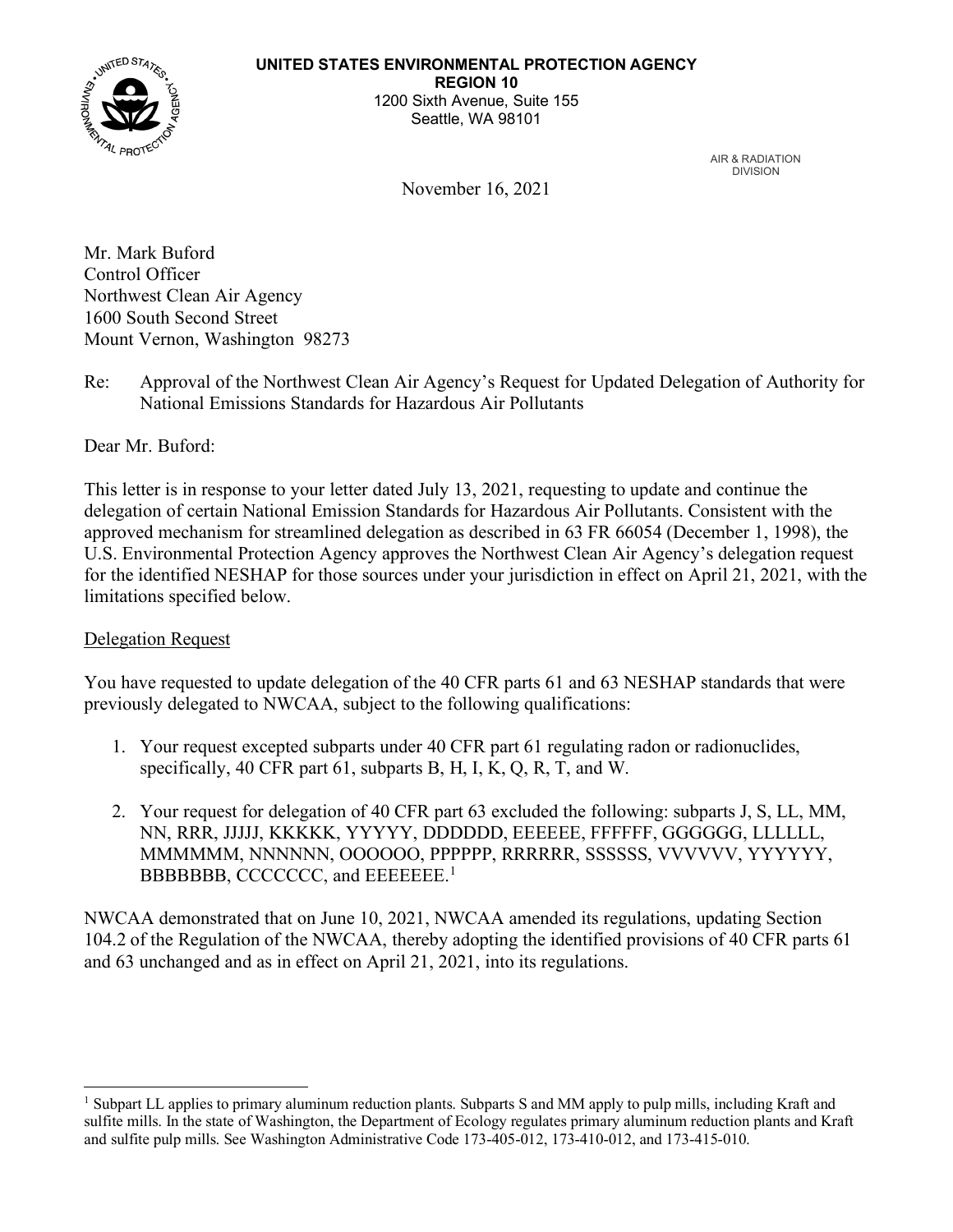## Delegation of Authority

The EPA has determined that NWCAA's regulations continue to provide adequate and effective procedures for implementing and enforcing the NESHAP. Accordingly, the EPA hereby approves your request for an updated delegation of authority to implement and enforce the NESHAP standards identified in Enclosures A and B, subject to the following terms and conditions:

1. As requested by NWCAA the delegation of all requested NESHAP is limited to implementation and enforcement of the NESHAP promulgated as of April 21, 2021.

2. The EPA is not delegating the following provisions under 40 CFR part 63 to NWCAA:

a. Subpart B, which implements sections  $112(g)$  and  $112(j)$  of the Clean Air Act. The EPA has previously stated that a part 70 permitting authority does not need to apply for approval in order to use its own program to implement section  $112(g)$ . Furthermore, section  $112(i)$  is designed to use the title V permit process as the primary vehicle for establishing requirements. Therefore, delegation is not required to implement sections 112(g) and 112(j) and 40 CFR subpart B. *See* 59 FR 26429, 26447 (May 20, 1994) and 61 FR 68384, 68397 (December 27, 1996).

b. Subpart C, which lists hazardous air pollutants that have been deleted or refined. This subpart grants no authority that is necessary to implement or enforce the program and is, therefore, not delegable.

c. Subpart D, which implements section 112(d) of the Clean Air Act. Because this subpart explicitly states that it applies to a state or local agency acting pursuant to a permit program approved under title V of the Clean Air Act, delegation is unnecessary.

d. Subpart E, which establishes procedures for the EPA approval of state rules, programs, or other requirements to implement and enforce section 112 Federal rules, is not delegable.

3. The appendices of 40 CFR parts 61 and 63, which contain methods and procedures for assuring compliance with the referencing subparts, grant no authority necessary to implement or enforce the program. Therefore, delegation of the appendices is not necessary.

4. The EPA is not delegating the provisions of the Consolidated Air Rule (CAR) under 40 CFR part 65. As proposed on October 28, 1998 (63 FR 57748, 57784-57786) and promulgated on December 14, 2000, (65 FR 78268, 78272), the CAR comprises alternative compliance approaches to referencing subparts in 40 CFR parts 60 and 63. Therefore, formal delegation of the CAR is not required provided the state has received formal delegation of the referencing subpart.

5. Note that certain authorities are automatically granted to you because you have an approved part 70 program (see, for example, 40 CFR 63.6(i)). See 66 FR 48211, 48213 (September 19, 2001). However, you must have authority to implement and enforce the particular standard against the source as a matter of state law in order to implement this authority as a matter of federal law.

6. The EPA is delegating the identified federal standards as in effect on April 21, 2021. New NESHAP or NESHAP that are revised substantively after that date are not delegated to your agency.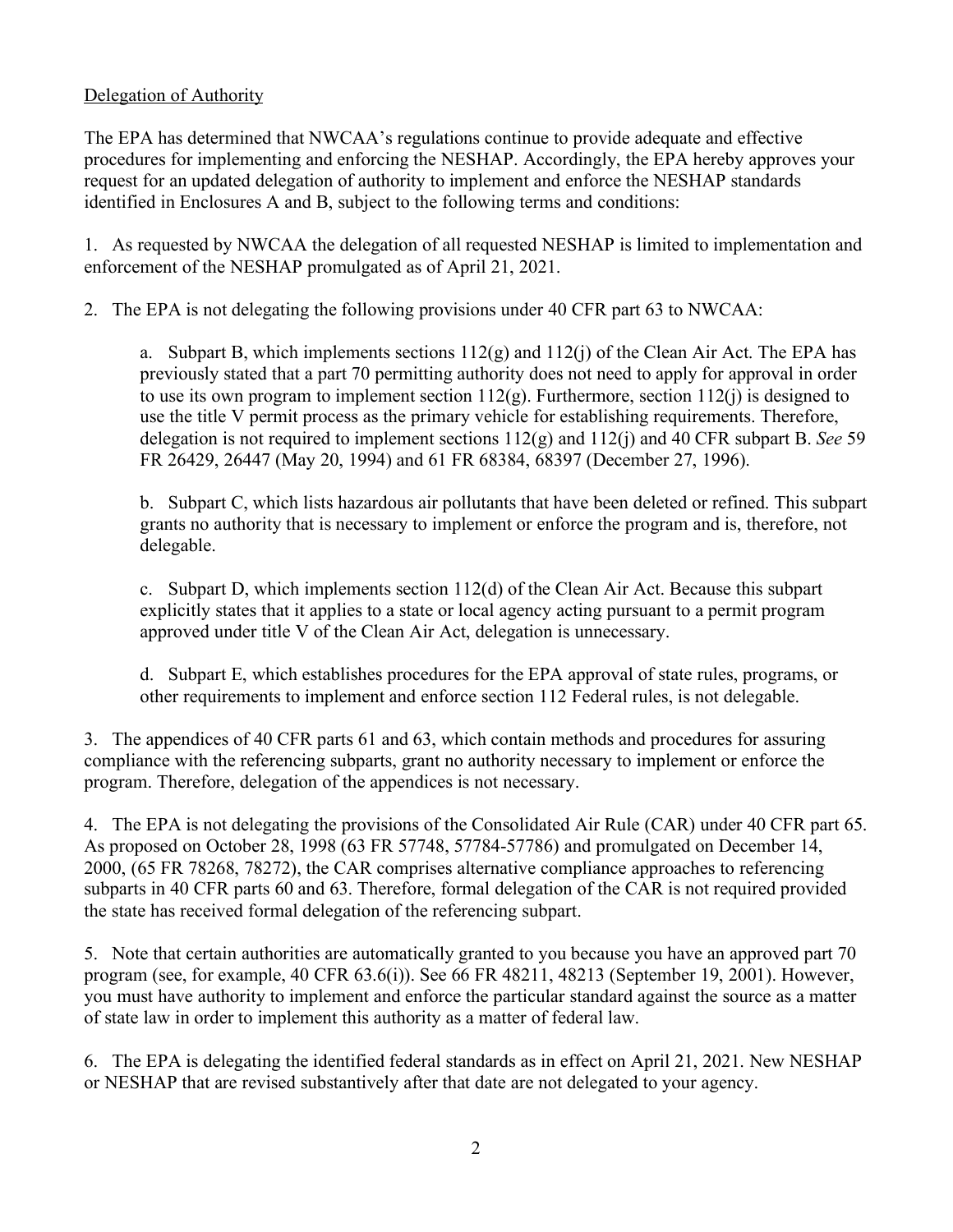a. Acceptance of this delegation does not commit your agency to request or accept delegation of future NESHAP standards and requirements.

b. The EPA encourages your agency to update your NESHAP delegation on an annual basis. This could coincide with the updating of the adoption by reference of the federal NESHAP standards, which is important for maintaining the EPA's approval of your part 70 permitting program.

7. The EPA is not delegating authorities under 40 CFR parts 61 and 63 that specifically indicate they cannot be delegated, that require rulemaking to implement, that affect the stringency of the standard, equivalency determinations, or where national oversight is the only way to ensure national consistency.

8. The EPA is not delegating standards that have been vacated as a matter of federal law.

9. This delegation is subject to the terms and conditions of the EPA's previous NESHAP delegations to NWCAA, 63 FR 66054 (December 1, 1998), 64 FR 7793 (February 17, 1999), 65 FR 10391 (February 28, 2000), and 67 FR 11417 (March 14, 2002), as updated by this letter.

10. Implementation and enforcement of the delegated NESHAP are subject to the *Environmental Performance Partnership Agreement* between the State of Washington and the EPA, June 2021, and its successor documents. The Agreement defines roles and responsibilities, including timely and appropriate enforcement response and the maintenance of the Integrated Compliance Information System for Air via the Exchange Network.

11. Enforcement of these delegated NESHAP in your jurisdiction will be the primary responsibility of your agency. Nevertheless, the EPA may exercise its concurrent enforcement authority pursuant to sections 112(1)(7) and 113 of the Clean Air Act and 40 CFR 63.90(d)(2) with respect to sources that are subject to the NESHAP.

12. Your agency and the EPA should communicate sufficiently to ensure that each is fully informed and current regarding these regulations (including any unique questions about applicability) and the compliance status of subject sources in your jurisdiction.

a. Any records or reports provided to or otherwise obtained by your agency should be made available to the EPA upon request.

b. In accordance with 40 CFR 61.16 and 63.15, the availability to the public of information provided to or otherwise obtained by the EPA in connection with this delegation shall be governed by 40 CFR part 2.

13. Your agency will be the recipient of all notifications and reports and be the point of contact for questions and compliance issues for the delegated NESHAP. The EPA may request notifications and reports from owners/operators and/or your agency.

14. Your agency will work with owners and operators of affected facilities subject to a NESHAP subpart to ensure all required information is submitted to your agency. Your assistance is requested to ensure that this information, including excess emission reports and summaries, is submitted to the EPA upon request.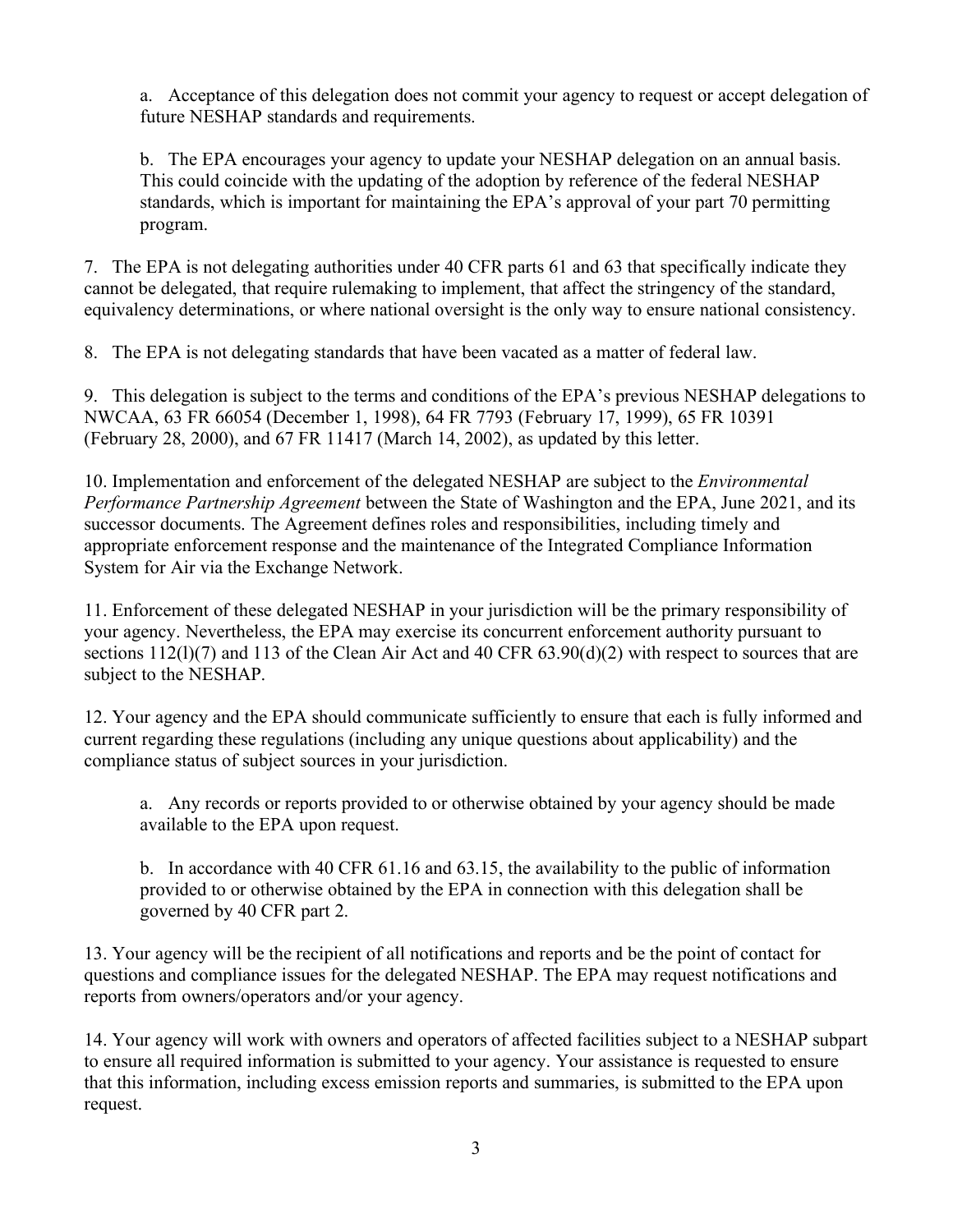15. Your agency will ensure that all relevant source notification and report information is entered into the ICIS-Air database system to meet your recordkeeping/reporting requirements. The ICIS-Air reporting elements for "source information" that your agency is expected to provide include, but are not limited to:

- a. Identification of source;
- b. Pollutants regulated;
- c. Applicability of subparts;
- d. Permit number for specific source or sub-unit;
- e. Dates of most recent NESHAP compliance evaluations (inspections); and
- f. Compliance status.

16. Your agency will require affected facilities to use the methods specified in 40 CFR parts 61 and 63, as applicable, in performing source tests pursuant to the regulations. *See* 40 CFR 61.7 and 63.7.

17. Changes and alternatives:

a. For part 61 standards, your agency is not delegated the authorities under 40 CFR  $61.04(b)$ , 61.04(c), 61.05(c), 61.11, 61.12(d), 61.13(h)(1)(ii), 61.14(d), 61.14(g)(1)(ii), and 61.16.

b. For part 63 standards, your agency is not delegated the Category II authorities in 40 CFR  $63.91(g)(2)(ii)$ .

c. Your agency must maintain a record of all approved alternatives to monitoring, testing, and recordkeeping/reporting requirements and provide this list of alternatives to the EPA semiannually or more frequently if requested by the EPA. The EPA may audit any approved alternatives and disapprove any that it determines are inappropriate, after discussion with your agency. If changes are disapproved, your agency must notify the owner/operator that it must revert to the original applicable monitoring, testing, recordkeeping, and/or reporting requirements. Also, in cases where the owner/operator does not maintain the conditions which prompted the approval of the alternatives to the monitoring, testing, recordkeeping, and/or reporting requirements, your agency must require the source to revert to the original monitoring, testing, recordkeeping, and reporting requirements, or more stringent requirements, if justified.

18. Any authorities not addressed in this letter and not identified in any delegated subpart of part 61 or 63 as authorities that cannot be delegated shall be considered delegated. *See* 67 FR 3106, 3109, Fn. 3, (January 23, 2002).

19. Your agency's authority to implement and enforce the NESHAP under this delegation does not extend to sources or activities located in Indian Country, as defined in 18 U.S.C. 1151.<sup>[2](#page-3-0)</sup> Consistent with previous Federal program approvals or delegations, the EPA will continue to implement the NESHAP in Indian Country because your agency has not demonstrated that it has authority over sources and activities located within the exterior boundaries of Indian reservations and in other areas of Indian Country.

<span id="page-3-0"></span><sup>&</sup>lt;sup>2</sup> Under this definition, the EPA treats as reservations trust lands validly set aside for the use of a tribe even if the trust lands have not been formally designated as a reservation.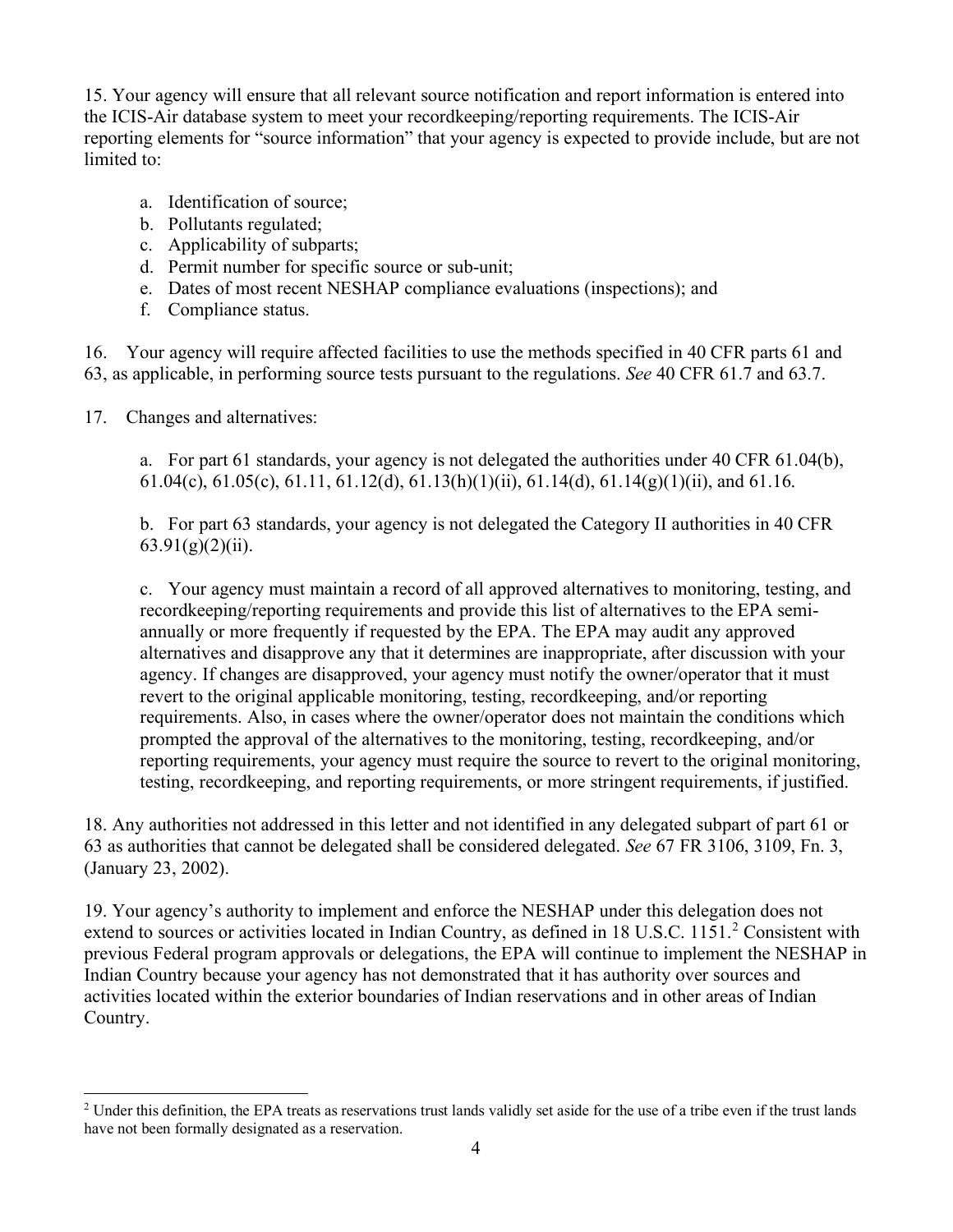20. The EPA Administrator delegated to the EPA, Region 10 the authority to delegate the NESHAP to any state or local agency. A state or local agency that receives delegation from the EPA, Region 10 cannot further delegate the NESHAP.

21. 40 CFR 63.96(b) contains the applicable procedures governing withdrawal of this delegation by the EPA or from this delegation by NWCAA, as applicable.

Unless we receive negative comments from you within ten days, this delegation is final and will be effective ten days from the date of this letter. Otherwise, no further correspondence to the EPA is needed from NWCAA to make this delegation effective. We will periodically publish a notice in the Federal Register informing the public of NWCAA's updated delegation.

If you have any questions, please contact Geoffrey Glass, of my staff, at (206) 553-1847 or glass.geoffrey@epa.gov.

Sincerely,

Krishna Viswanathan **Director** 

Enclosures

cc: Ms. Kathy Taylor Washington Department of Ecology

> Ms. Elena Guilfoil Washington Department of Ecology

Ms. Crystal Rau NWCAA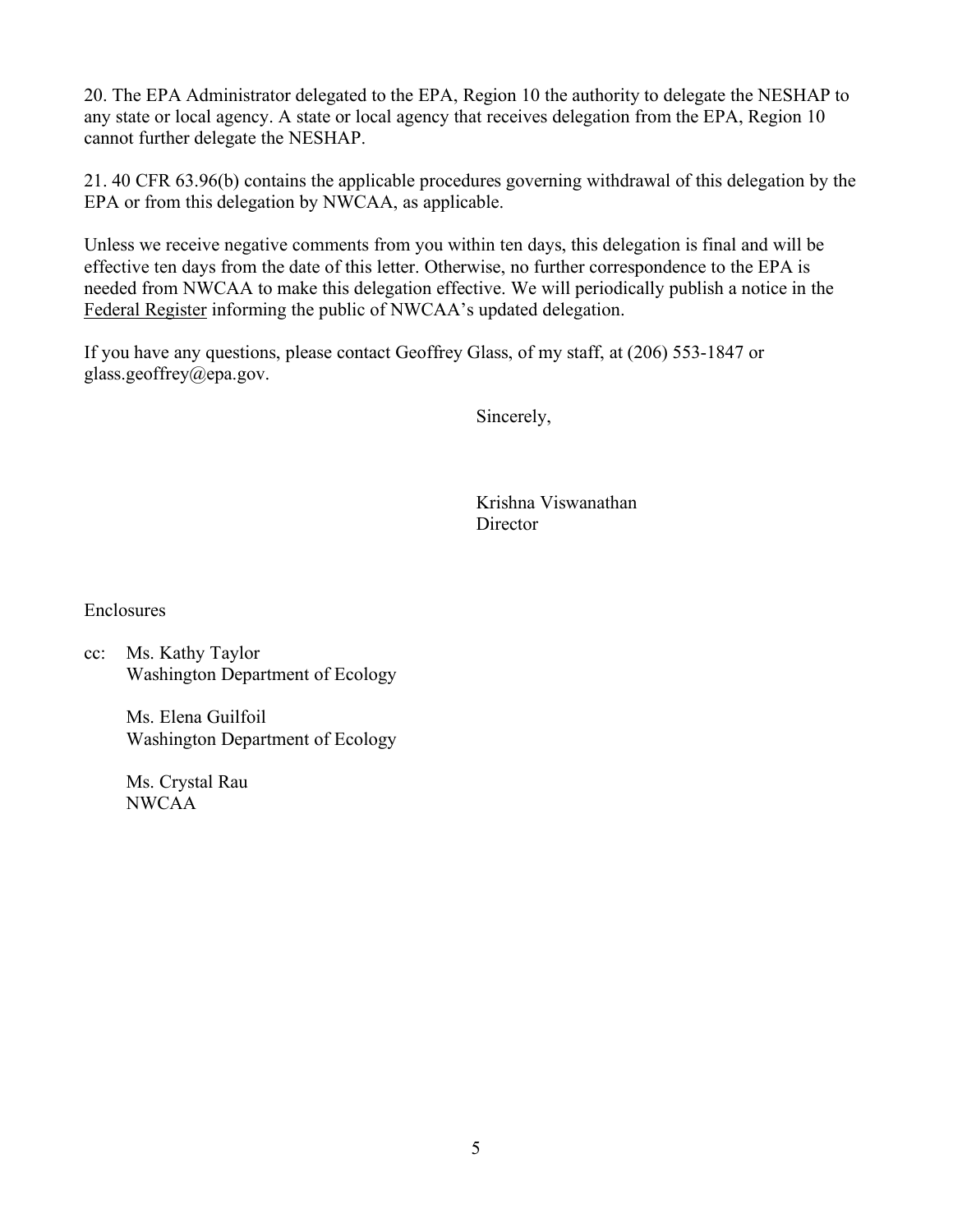|               | Enclosure A                                                                                                         |              |
|---------------|---------------------------------------------------------------------------------------------------------------------|--------------|
|               | National Emission Standards for Hazardous Air Pollutants Subparts Delegated to                                      |              |
|               | the Northwest Clean Air Agency (NWCAA) <sup>1</sup>                                                                 |              |
|               | 40 CFR Part 61 Subparts <sup>2,3</sup>                                                                              |              |
|               |                                                                                                                     | Delegated    |
| Subpart       | Description of Subpart                                                                                              | to           |
|               |                                                                                                                     | <b>NWCAA</b> |
| A             | <b>General Provisions</b>                                                                                           | Σ            |
|               | National Emission Standards for Radon Emissions from                                                                |              |
| B             | <b>Underground Uranium Mines</b>                                                                                    |              |
| $\mathcal{C}$ | National Emission Standard for Beryllium                                                                            | $\boxtimes$  |
| D             | National Emission Standard for Beryllium Rocket Motor<br>Firing                                                     | 区            |
| E             | National Emission Standard for Mercury                                                                              | ⊠            |
| $\mathbf{F}$  | National Emission Standard for Vinyl Chloride                                                                       | 区            |
| G             | [Reserved]                                                                                                          |              |
| H             | National Emission Standards for Radionuclides other than                                                            |              |
|               | Radon from Department of Energy Facilities<br>National Emission Standards for Radionuclide Emissions                |              |
| $\mathbf I$   | from Federal Facilities other than Nuclear Regulatory                                                               |              |
|               | Commission Licensees and Not Covered by Subpart H                                                                   |              |
| J             | National Emission Standard for Equipment Leaks (Fugitive                                                            | Σ            |
|               | Emission Sources) of Benzene                                                                                        |              |
| K             | National Emission Standards for Radionuclide Emissions<br>from Elemental Phosphorus Plants                          | $\Box$       |
|               | National Emission Standard for Benzene Emissions from                                                               |              |
| L             | Coke By-Product Recovery Plants                                                                                     | 区            |
| M             | <b>National Emission Standard for Asbestos</b>                                                                      | 区            |
| N             | National Emission Standard for Inorganic Arsenic Emissions                                                          | ⊠            |
|               | from Glass Manufacturing Plants                                                                                     |              |
| $\mathcal{O}$ | National Emission Standard for Inorganic Arsenic Emissions                                                          | ⊠            |
|               | from Primary Copper Smelters                                                                                        |              |
| $\mathbf P$   | National Emission Standard for Inorganic Arsenic Emissions<br>from Arsenic Trioxide and Metallic Arsenic Production | 区            |
|               | Facilities                                                                                                          |              |
| Q             | National Emission Standards for Radon Emissions from                                                                |              |
|               | Department of Energy Facilities                                                                                     | П            |
| $\mathbf{R}$  | National Emission Standards for Radon Emissions from                                                                |              |
|               | Phosphogypsum Stacks                                                                                                |              |
| ${\mathbf S}$ | [Reserved]                                                                                                          |              |

<span id="page-5-0"></span> $1$  NESHAP subparts are delegated to NWCAA as in effect on April 21, 2021.

<span id="page-5-1"></span> $^2$  Additional authorities excluded from this delegation are identified in the letter accompanying this Enclosure.

<span id="page-5-2"></span> $3$  This delegation does not include standards that have been vacated as a matter of federal law.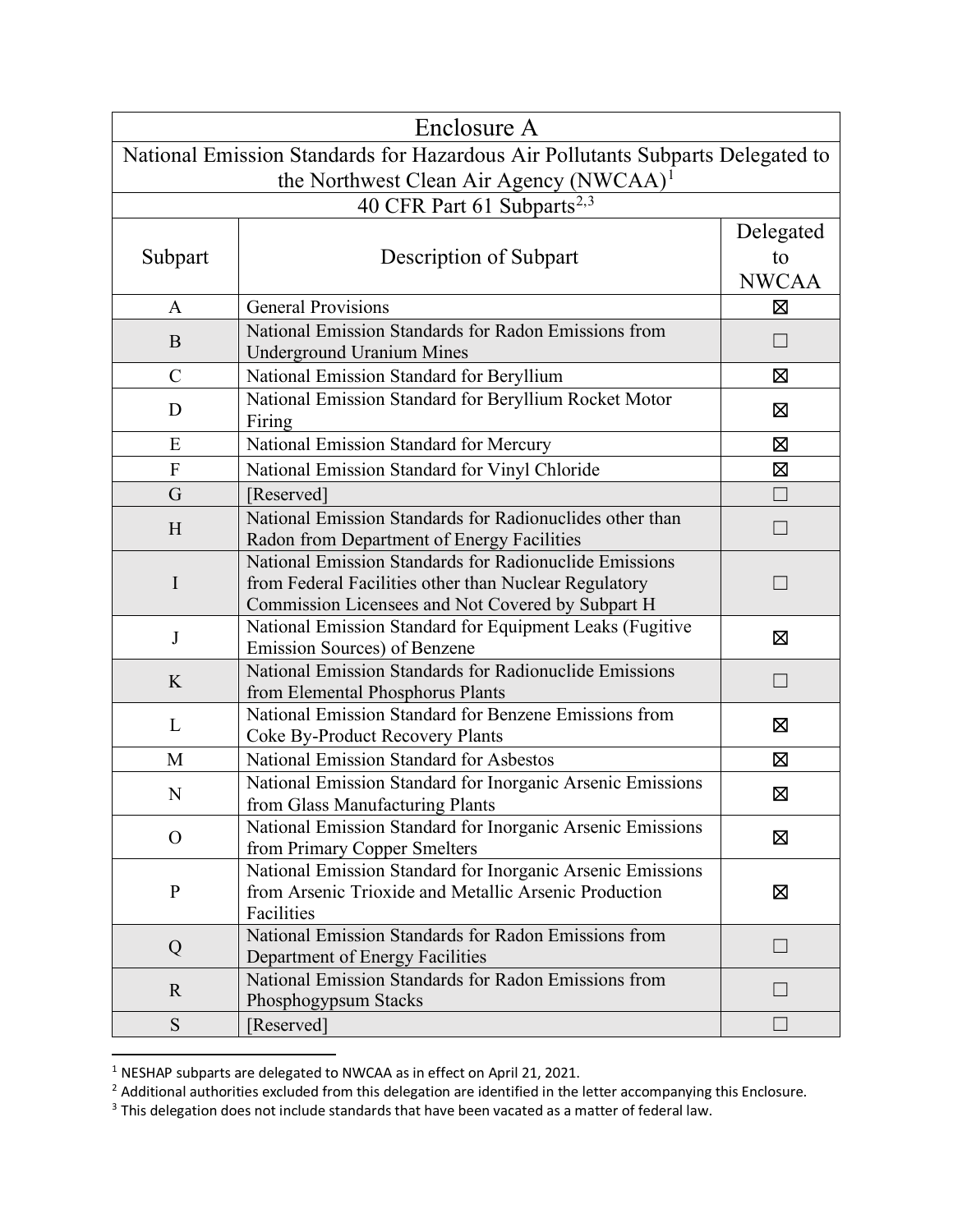| T              | National Emission Standards for Radon Emissions from the |   |
|----------------|----------------------------------------------------------|---|
|                | Disposal of Uranium Mill Tailings                        |   |
| U              | [Reserved]                                               |   |
| $\rm V$        | National Emission Standard for Equipment Leaks (Fugitive | ⊠ |
|                | <b>Emission Sources</b> )                                |   |
|                | National Emission Standards for Radon Emissions from     |   |
| W              | <b>Operating Mill Tailings</b>                           |   |
| X              | [Reserved]                                               |   |
| Y              | National Emission Standard for Benzene Emissions from    | ⊠ |
|                | Benzene Storage Vessels                                  |   |
| Z              | [Reserved]                                               |   |
| AA             | [Reserved]                                               |   |
| <b>BB</b>      | National Emission Standard for Benzene Emissions from    | ⊠ |
|                | <b>Benzene Transfer Operations</b>                       |   |
| CC             | [Reserved]                                               |   |
| D <sub>D</sub> | [Reserved]                                               |   |
| EE             | [Reserved]                                               |   |
| FF             | National Emission Standard for Benzene Waste Operations  | ⋈ |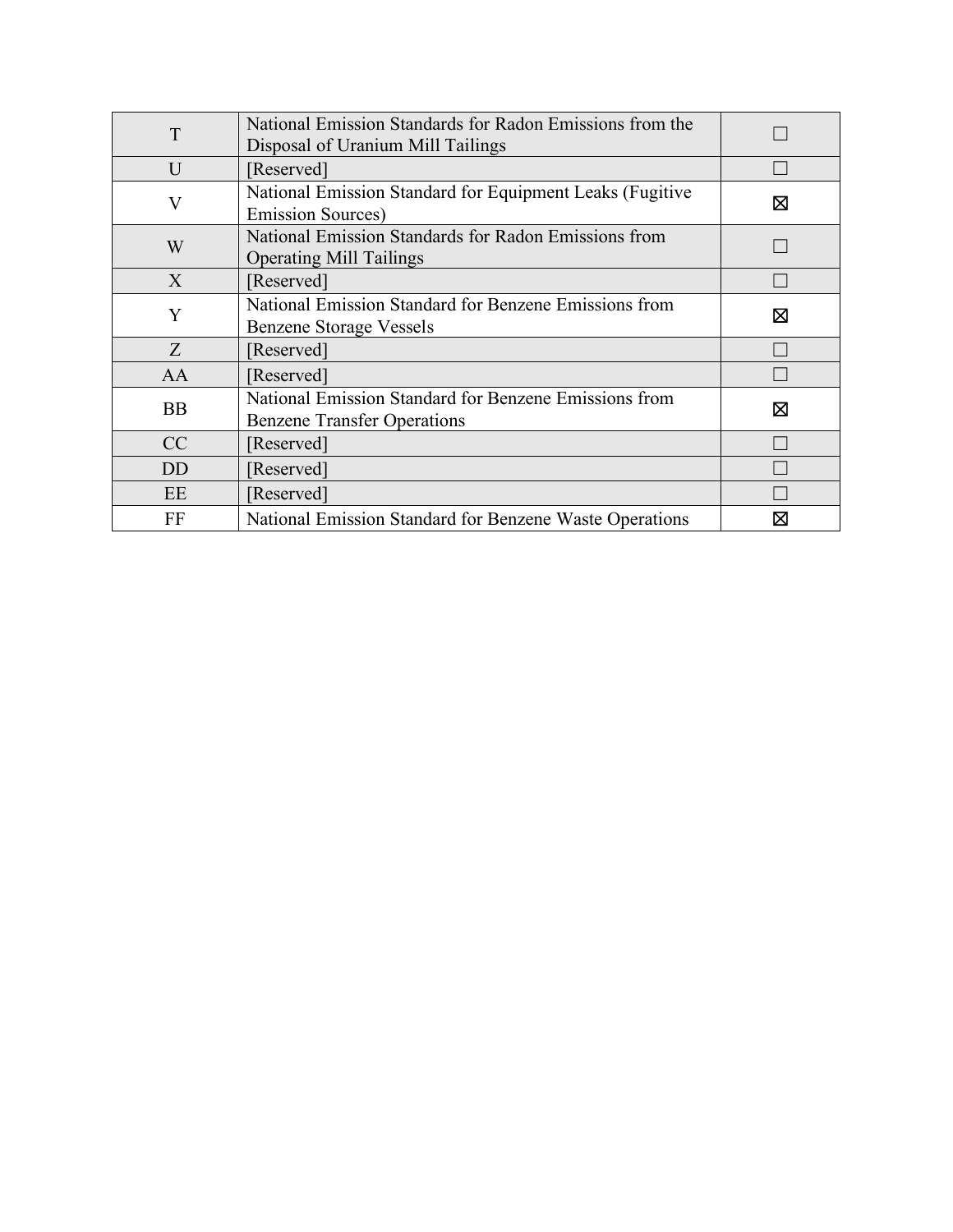|              | Enclosure B                                                                            |              |  |
|--------------|----------------------------------------------------------------------------------------|--------------|--|
|              | National Emission Standards for Hazardous Air Pollutants Subparts Delegated to         |              |  |
|              | the Northwest Clean Air Agency (NWCAA) <sup>1</sup>                                    |              |  |
|              | 40 CFR Part 63 Subparts <sup>2,3</sup>                                                 |              |  |
|              |                                                                                        | Delegated    |  |
| Subpart      | Description of Subpart                                                                 | to           |  |
|              |                                                                                        | <b>NWCAA</b> |  |
| $\mathbf{A}$ | <b>General Provisions</b>                                                              | X            |  |
|              | Requirements for Control Technology Determinations for                                 |              |  |
| B            | Major Sources in Accordance with Clean Air Act Sections,                               |              |  |
|              | Sections $112(g)$ and $112(j)$                                                         |              |  |
| $\mathbf C$  | List of Hazardous Air Pollutants, Petitions Process, Lesser                            | $\Box$       |  |
|              | Quantity Designations, Source Category List                                            |              |  |
| D            | Regulations Governing Compliance Extensions for Early                                  |              |  |
|              | Reductions of Hazardous Air Pollutants                                                 |              |  |
| E            | Approval of State Programs and Delegation of Federal                                   |              |  |
|              | Authorities                                                                            |              |  |
| $\mathbf{F}$ | National Emission Standards for Synthetic Organic Chemical                             | ⊠            |  |
|              | Manufacturing Industry                                                                 |              |  |
|              | National Emission Standards for Synthetic Organic Chemical                             |              |  |
| G            | Manufacturing Industry for Process Vents, Storage Vessels,                             | X            |  |
|              | Transfer Operations, and Wastewater                                                    |              |  |
| H            | National Emission Standards for Equipment Leaks                                        | ⊠            |  |
| $\bf{I}$     | National Emission Standards for Certain Processes Subject to                           | ⊠            |  |
|              | the Negotiated Regulation for Equipment Leaks                                          |              |  |
| J            | National Emission Standards for Polyvinyl Chloride and<br><b>Copolymers Production</b> |              |  |
| K            | [Reserved]                                                                             |              |  |
| L            | National Emission Standards for Coke Oven Batteries                                    | $\boxtimes$  |  |
|              | National Perchloroethylene Air Emission Standards for Dry                              |              |  |
| M            | <b>Cleaning Facilities</b>                                                             | ⊠            |  |
|              | National Emission Standards for Hard and Decorative                                    |              |  |
| N            | Chromium Electroplating and Chromium Anodizing Tanks                                   | 区            |  |
|              | Ethylene Oxide Emissions Standards for Sterilization                                   |              |  |
| $\Omega$     | Facilities                                                                             | 区            |  |
| $\mathbf{P}$ | [Reserved]                                                                             | $\Box$       |  |
| Q            | <b>Industrial Process Cooling Towers NESHAP</b>                                        | ⊠            |  |
|              | National Emission Standards for Gasoline Distribution                                  |              |  |
| $\mathbb{R}$ | Facilities (Bulk Gasoline Terminals and Pipeline Breakout                              | $\boxtimes$  |  |
|              | Stations)                                                                              |              |  |

<span id="page-7-0"></span> $1$  NESHAP subparts are delegated to NWCAA as in effect on April 21, 2021.

<span id="page-7-1"></span> $^2$  Additional authorities excluded from this delegation are identified in the letter accompanying this Enclosure.

<span id="page-7-2"></span> $3$  This delegation does not include standards that have been vacated as a matter of federal law.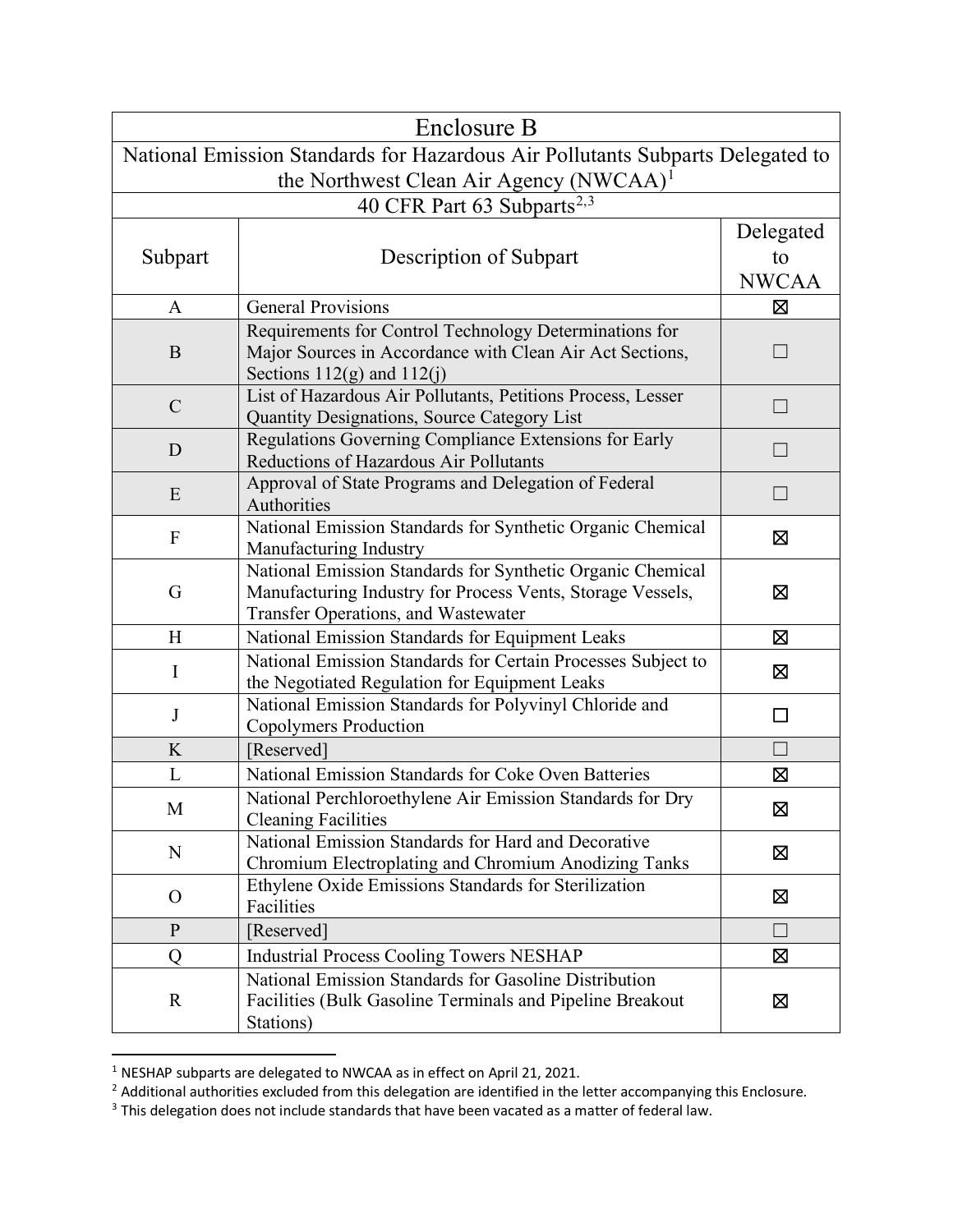| S            | Pulp and Paper Industry NESHAP                                                                                  | П                 |
|--------------|-----------------------------------------------------------------------------------------------------------------|-------------------|
| T            | National Emission Standards for Halogenated Solvent                                                             | Σ                 |
|              | Cleaning                                                                                                        |                   |
| U            | Group I Polymers and Resins NESHAP                                                                              | Σ                 |
| $\mathbf V$  | [Reserved]                                                                                                      | $\Box$            |
| W            | Epoxy Resins Production and Non-Nylon Polyamides<br><b>Production NESHAP</b>                                    | Ø                 |
| X            | Secondary Lead Smelting NESHAP                                                                                  | $\boxtimes$       |
|              | National Emission Standards for Marine Tank Vessel Loading                                                      |                   |
| Y            | Operations                                                                                                      | Ø                 |
| Z            | [Reserved]                                                                                                      | $\Box$            |
| AA           | Phosphoric Acid Manufacturing Plants NESHAP                                                                     | Ø                 |
| <b>BB</b>    | Phosphate Fertilizers Production Plants NESHAP                                                                  | Ø                 |
| CC           | Petroleum Refineries NESHAP                                                                                     | Σ                 |
| <b>DD</b>    | Off-Site Waste and Recovery Operations NESHAP                                                                   | Σ                 |
|              | National Emission Standards for Magnetic Tape                                                                   |                   |
| EE           | Manufacturing Operations                                                                                        | Ø                 |
| FF           | [Reserved]                                                                                                      | $\vert \ \ \vert$ |
| GG           | National Emission Standards for Aerospace Manufacturing<br>and Rework Facilities                                | 区                 |
| <b>HH</b>    | Oil and Natural Gas Production Facilities NESHAP                                                                | X                 |
| $\mathbf{I}$ | National Emission Standards for Shipbuilding and Ship<br>Repair (Surface Coating)                               | 区                 |
| JJ           | National Emission Standards for Wood Furniture<br><b>Manufacturing Operations</b>                               | ⊠                 |
| <b>KK</b>    | National Emission Standards for Printing and Publishing<br>Industry                                             | ⊠                 |
| LL           | Primary Aluminum Reduction Plants NESHAP                                                                        | П                 |
| <b>MM</b>    | Chemical Recovery Combustion Sources at Kraft, Soda,<br>Sulfite, and Stand-Alone Semichemical Pulp Mills NESHAP |                   |
| <b>NN</b>    | Wool Fiberglass Manufacturing at Area Sources NESHAP                                                            | $\Box$            |
| $00\,$       | National Emission Standards for Tanks - Level 1                                                                 | 区                 |
| PP           | <b>National Emission Standards for Containers</b>                                                               | ⊠                 |
| QQ           | National Emission Standards for Surface Impoundments                                                            | $\boxtimes$       |
| <b>RR</b>    | National Emission Standards for Individual Drain Systems                                                        | 区                 |
|              | National Emission Standards for Closed Vent Systems,                                                            |                   |
| <b>SS</b>    | Control Devices, Recovery Devices and Routing to a Fuel                                                         | ⊠                 |
|              | Gas System or a Process                                                                                         |                   |
| <b>TT</b>    | National Emission Standards for Equipment Leaks - Control                                                       | 区                 |
|              | Level 1                                                                                                         |                   |
| UU           | National Emission Standards for Equipment Leaks - Control<br>Level 2 Standards                                  | ⊠                 |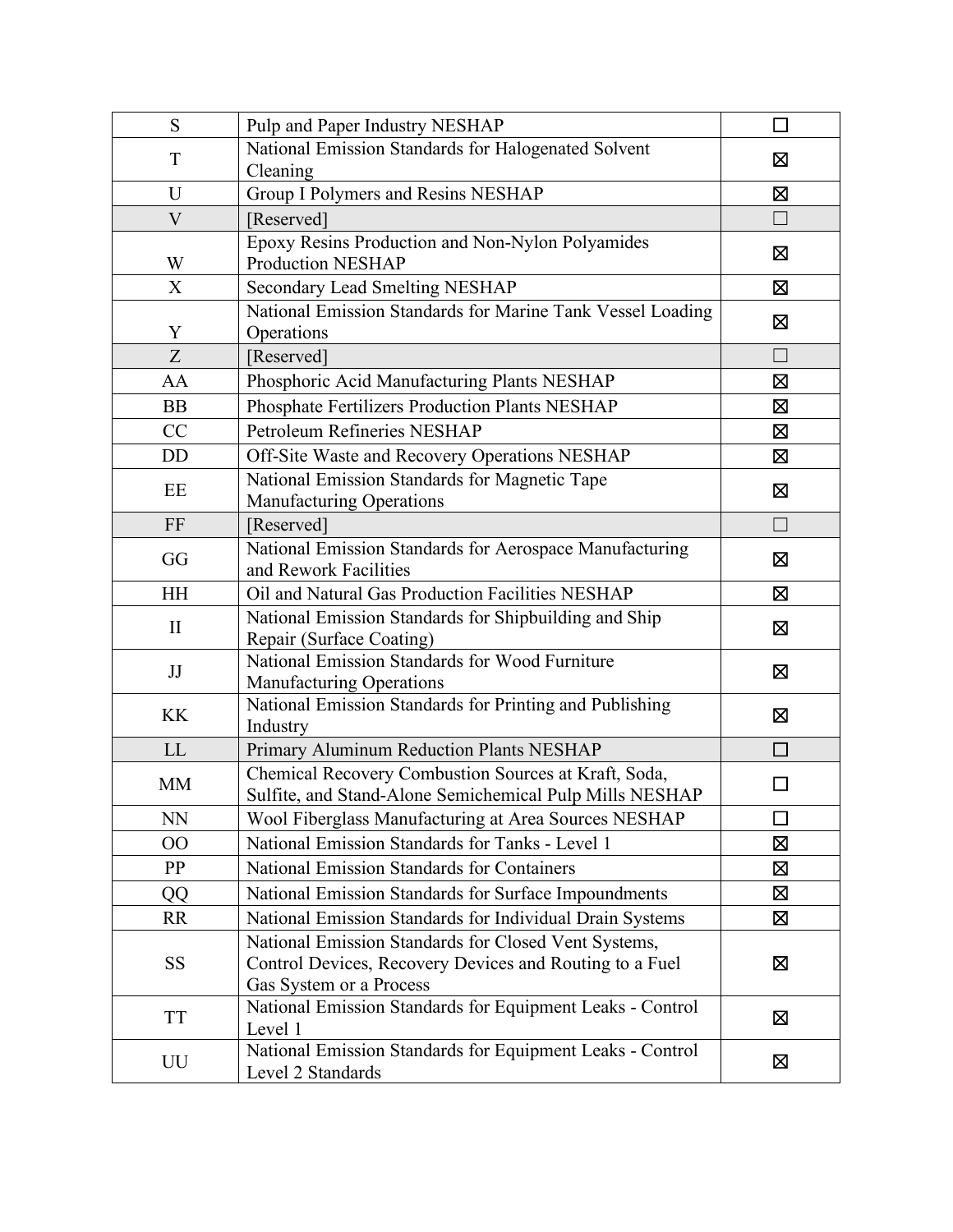| <b>VV</b>   | National Emission Standards for Oil-Water Separators and<br>Organic-Water Separators                                | 区                 |
|-------------|---------------------------------------------------------------------------------------------------------------------|-------------------|
| <b>WW</b>   | National Emission Standards for Storage Vessels (Tanks) -<br>Control Level 2                                        | Ø                 |
| XX          | National Emission Standards for Ethylene Manufacturing<br>Process Units: Heat Exchange Systems and Waste Operations | Χ                 |
| YY          | Source Categories NESHAP: Generic Maximum Achievable<br><b>Control Technology Standards</b>                         | Ø                 |
| ZZ          | [Reserved]                                                                                                          | $\vert \ \ \vert$ |
| <b>AAA</b>  | [Reserved]                                                                                                          | $\Box$            |
| <b>BBB</b>  | [Reserved]                                                                                                          |                   |
| CCC         | Steel Pickling - HCl Process Facilities and Hydrochloric Acid<br><b>Regeneration Plants NESHAP</b>                  | ⊠                 |
| <b>DDD</b>  | Mineral Wool Production NESHAP                                                                                      | 区                 |
| <b>EEE</b>  | Hazardous Waste Combustors NESHAP                                                                                   | Σ                 |
| FFF         | [Reserved]                                                                                                          | $\vert \ \ \vert$ |
| GGG         | National Emission Standards for Pharmaceuticals Production                                                          | Σ                 |
| <b>HHH</b>  | Natural Gas Transmission and Storage Facilities NESHAP                                                              | Ø                 |
| III         | Flexible Polyurethane Foam Production NESHAP                                                                        | 区                 |
| <b>JJJ</b>  | Group IV Polymers and Resins NESHAP                                                                                 | $\boxtimes$       |
| <b>KKK</b>  | [Reserved]                                                                                                          | П                 |
| <b>LLL</b>  | Portland Cement Manufacturing Industry NESHAP                                                                       | 区                 |
| <b>MMM</b>  | Pesticide Active Ingredient Production NESHAP                                                                       | 区                 |
| <b>NNN</b>  | Wool Fiberglass Manufacturing NESHAP                                                                                | Ø                 |
| 000         | Manufacture of Amino/Phenolic Resins Emissions NESHAP                                                               | 区                 |
| <b>PPP</b>  | NESHAP for Polyether Polyols Production                                                                             | ⊠                 |
| QQQ         | Primary Copper Smelting NESHAP                                                                                      | Ø                 |
| <b>RRR</b>  | Secondary Aluminum Production NESHAP                                                                                | П                 |
| <b>SSS</b>  | [Reserved]                                                                                                          |                   |
| <b>TTT</b>  | Primary Lead Smelting NESHAP                                                                                        | $\boxtimes$       |
| <b>UUU</b>  | Petroleum Refineries: Catalytic Cracking Units, Catalytic<br>Reforming Units, and Sulfur Recovery Units NESHAP      | 区                 |
| <b>VVV</b>  | National Emission Standards for Publicly Owned Treatment<br>Works                                                   | 区                 |
| <b>WWW</b>  | [Reserved]                                                                                                          | ГΙ                |
| <b>XXX</b>  | Ferroalloys Production: Ferromanganese & Silicomanganese<br><b>NESHAP</b>                                           | ⊠                 |
| <b>AAAA</b> | Municipal Solid Waste Landfills NESHAP                                                                              | ⊠                 |
| <b>CCCC</b> | Manufacturing of Nutritional Yeast NESHAP                                                                           | Σ                 |
| <b>DDDD</b> | Plywood and Composite Wood Products NESHAP                                                                          | Χ                 |
| <b>EEEE</b> | Organic Liquids Distribution (Non-Gasoline) NESHAP                                                                  | $\boxtimes$       |
| <b>FFFF</b> | Miscellaneous Organic Chemical Manufacturing NESHAP                                                                 | 区                 |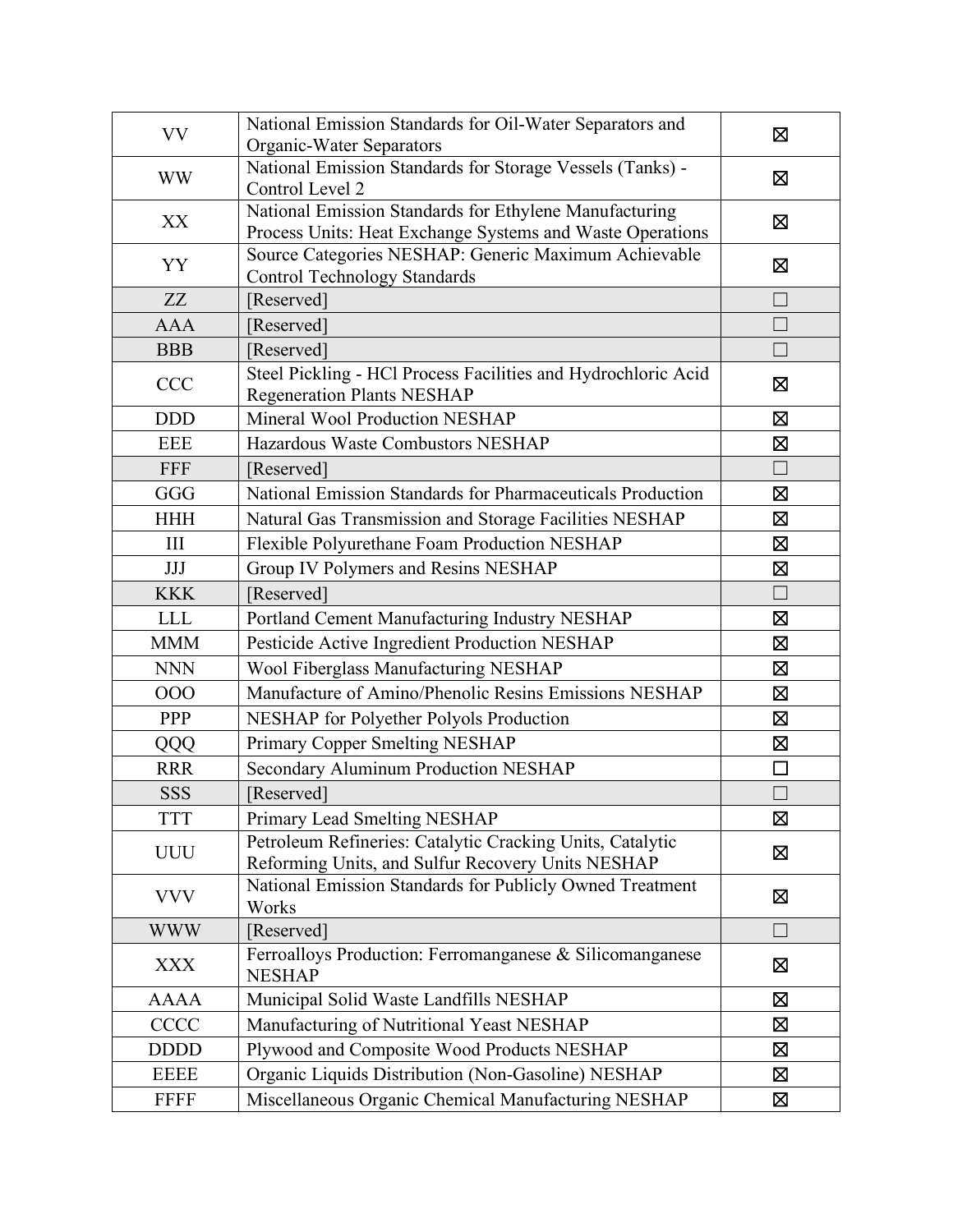| GGGG         | Solvent Extraction for Vegetable Oil Production NESHAP                                         | 区              |
|--------------|------------------------------------------------------------------------------------------------|----------------|
| <b>HHHH</b>  | Wet-Formed Fiberglass Mat Production NESHAP                                                    | Σ              |
| III          | Surface Coating of Automobiles and Light-Duty Trucks<br><b>NESHAP</b>                          | Ø              |
| <b>JJJJ</b>  | Paper and Other Web Coating NESHAP                                                             | Ø              |
| <b>KKKK</b>  | Surface Coating of Metal Cans NESHAP                                                           | $\boxtimes$    |
| <b>MMMM</b>  | Surface Coating of Miscellaneous Metal Parts and Products<br><b>NESHAP</b>                     | $\boxtimes$    |
| <b>NNNN</b>  | Surface Coating of Large Appliances NESHAP                                                     | 区              |
| 0000         | Printing, Coating, and Dyeing of Fabrics and Other Textiles<br><b>NESHAP</b>                   | ⊠              |
| PPPP         | Surface Coating of Plastic Parts and Products NESHAP                                           | X              |
| QQQQ         | Surface Coating of Wood Building Products NESHAP                                               | ⊠              |
| <b>RRRR</b>  | Surface Coating of Metal Furniture NESHAP                                                      | ⊠              |
| <b>SSSS</b>  | Surface Coating of Metal Coil NESHAP                                                           | X              |
| <b>TTTT</b>  | Leather Finishing Operations NESHAP                                                            | Σ              |
| <b>UUUU</b>  | Cellulose Products Manufacturing NESHAP                                                        | Σ              |
| <b>VVVV</b>  | <b>Boat Manufacturing NESHAP</b>                                                               | X              |
| <b>WWWW</b>  | Reinforced Plastic Composites Production NESHAP                                                | Ø              |
| <b>XXXX</b>  | Rubber Tire Manufacturing NESHAP                                                               | $\boxtimes$    |
| <b>YYYY</b>  | <b>Stationary Combustion Turbines NESHAP</b>                                                   | $\boxtimes$    |
| ZZZZ         | <b>Stationary Reciprocating Internal Combustion Engines</b><br><b>NESHAP</b>                   | ⊠              |
| <b>AAAAA</b> | Lime Manufacturing Plants NESHAP                                                               | ⊠              |
| <b>BBBBB</b> | Semiconductor Manufacturing NESHAP                                                             | ⊠              |
| <b>CCCCC</b> | Coke Ovens: Pushing, Quenching, and Battery Stacks<br><b>NESHAP</b>                            | Σ              |
| <b>DDDDD</b> | Major Sources: Industrial, Commercial, and Institutional<br>Boilers and Process Heaters NESHAP | Σ              |
| <b>EEEEE</b> | Iron and Steel Foundries NESHAP                                                                | Ø              |
| <b>FFFFF</b> | Integrated Iron and Steel Manufacturing Facilities NESHAP                                      | 区              |
| GGGGG        | <b>Site Remediation NESHAP</b>                                                                 | $\boxtimes$    |
| <b>HHHHH</b> | Miscellaneous Coating Manufacturing NESHAP                                                     | 区              |
| IIIII        | Mercury Emissions from Mercury Cell Chlor-Alkali Plants<br><b>NESHAP</b>                       | ⊠              |
| <b>JJJJJ</b> | Brick and Structural Clay Products Manufacturing NESHAP                                        | $\mathbb{R}^n$ |
| <b>KKKKK</b> | Clay Ceramics Manufacturing NESHAP                                                             | П              |
| <b>LLLLL</b> | Asphalt Processing and Asphalt Roofing Manufacturing<br><b>NESHAP</b>                          | Σ              |
| <b>MMMMM</b> | Flexible Polyurethane Foam Fabrication Operations NESHAP                                       | Ø              |
| <b>NNNNN</b> | Hydrochloric Acid Production NESHAP                                                            | 区              |
| 00000        | [Reserved]                                                                                     | $\mathbf{L}$   |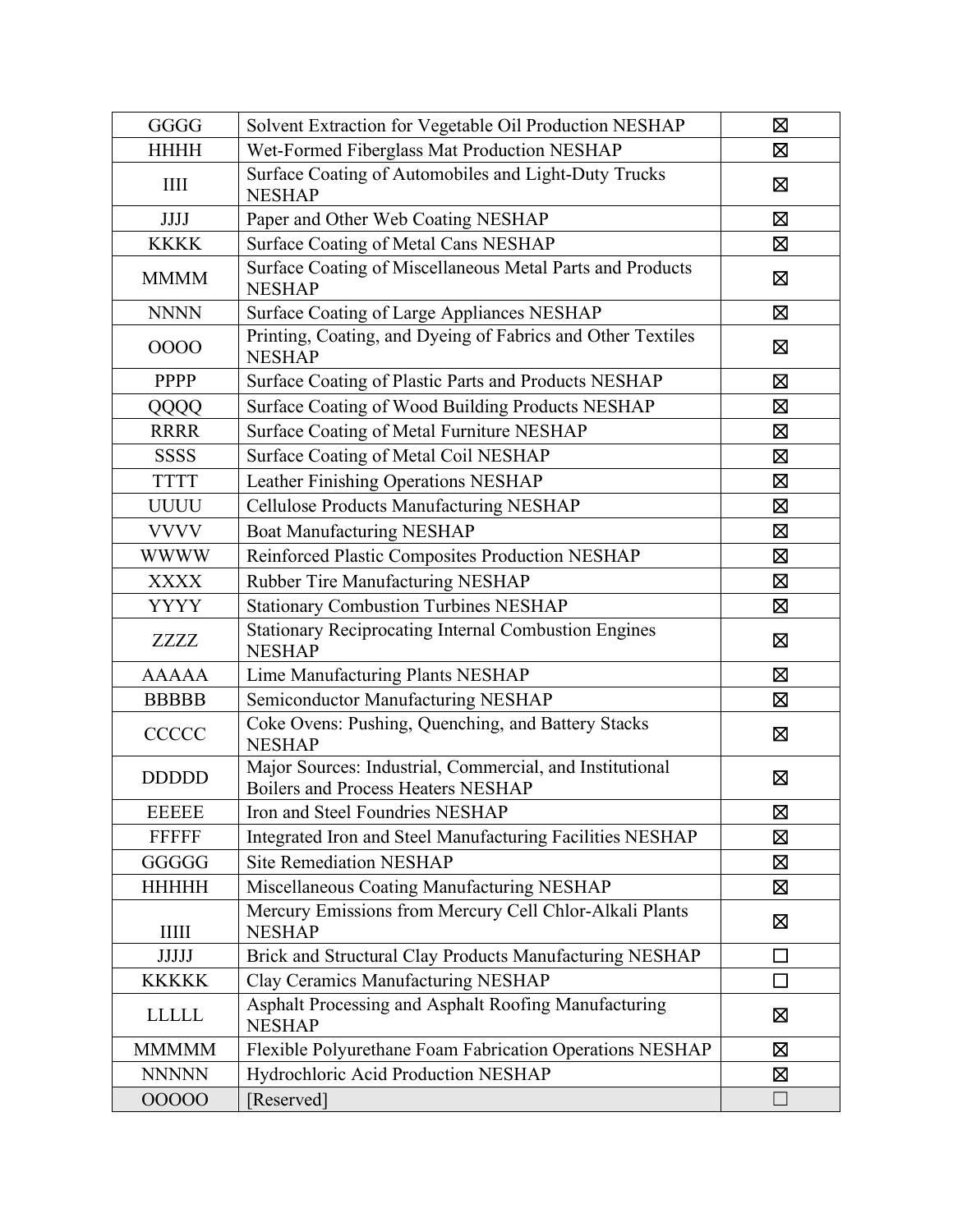| <b>PPPPP</b>   | Engine Test Cells/Stands NESHAP                                                                       | 区                 |
|----------------|-------------------------------------------------------------------------------------------------------|-------------------|
| QQQQQ          | Friction Materials Manufacturing Facilities NESHAP                                                    | ⊠                 |
| <b>RRRRR</b>   | Taconite Iron Ore Processing NESHAP                                                                   | Σ                 |
| <b>SSSSSS</b>  | Refractory Products Manufacturing NESHAP                                                              | Σ                 |
| <b>TTTTTT</b>  | Primary Magnesium Refining NESHAP                                                                     | Ø                 |
| <b>UUUUU</b>   | Coal- and Oil-Fired Electric Utility Steam Generating Units<br><b>NESHAP</b>                          | $\boxtimes$       |
| <b>VVVVV</b>   | [Reserved]                                                                                            | П                 |
| <b>WWWWW</b>   | National Emission Standards for Hospital Ethylene Oxide<br>Sterilizers                                | ⊠                 |
| <b>XXXXX</b>   | [Reserved]                                                                                            | $\vert \ \ \vert$ |
| <b>YYYYY</b>   | Area Sources: Electric Arc Furnace Steelmaking Facilities<br><b>NESHAP</b>                            | $\Box$            |
| <b>ZZZZZZ</b>  | Iron and Steel Foundries Area Sources NESHAP                                                          | Σ                 |
| <b>AAAAAA</b>  | [Reserved]                                                                                            | $\Box$            |
| <b>BBBBBB</b>  | Source Category: Gasoline Distribution Bulk Terminals, Bulk<br>Plants, and Pipeline Facilities NESHAP | 区                 |
| <b>CCCCCC</b>  | Source Category: Gasoline Dispensing Facilities NESHAP                                                | $\boxtimes$       |
| <b>DDDDDD</b>  | Polyvinyl Chloride and Copolymers Production Area Sources<br><b>NESHAP</b>                            | П                 |
| <b>EEEEEE</b>  | Primary Copper Smelting Area Sources NESHAP                                                           | $\Box$            |
| <b>FFFFFFF</b> | Secondary Copper Smelting Area Sources NESHAP                                                         | П                 |
| GGGGGG         | Primary Nonferrous Metals Area Sources - Zinc, Cadmium,<br>and Beryllium NESHAP                       | П                 |
| <b>HHHHHHH</b> | Paint Stripping and Miscellaneous Surface Coating<br>Operations at Area Sources NESHAP                | ⊠                 |
| $\frac{1}{2}$  | [Reserved]                                                                                            | $\vert \ \ \vert$ |
| <b>JJJJJJ</b>  | Industrial, Commercial, and Institutional Boilers Area<br><b>Sources NESHAP</b>                       | Ø                 |
| <b>KKKKKK</b>  | [Reserved]                                                                                            | $\Box$            |
| <b>LLLLLL</b>  | Acrylic and Modacrylic Fibers Production Area Sources<br><b>NESHAP</b>                                |                   |
| <b>MMMMMM</b>  | Carbon Black Production Area Sources NESHAP                                                           |                   |
| <b>NNNNNN</b>  | Chemical Manufacturing Area Sources: Chromium<br>Compounds NESHAP                                     | ΙI                |
| 000000         | Flexible Polyurethane Foam Production and Fabrication Area<br><b>Sources NESHAP</b>                   | $\Box$            |
| PPPPPP         | Lead Acid Battery Manufacturing Area Sources NESHAP                                                   |                   |
| QQQQQQ         | Wood Preserving Area Sources NESHAP                                                                   | Σ                 |
| <b>RRRRRR</b>  | Clay Ceramics Manufacturing Area Sources NESHAP                                                       | П                 |
| <b>SSSSSSS</b> | Glass Manufacturing Area Sources NESHAP                                                               |                   |
| <b>TTTTTTT</b> | Secondary Nonferrous Metals Processing Area Sources<br><b>NESHAP</b>                                  | Σ                 |